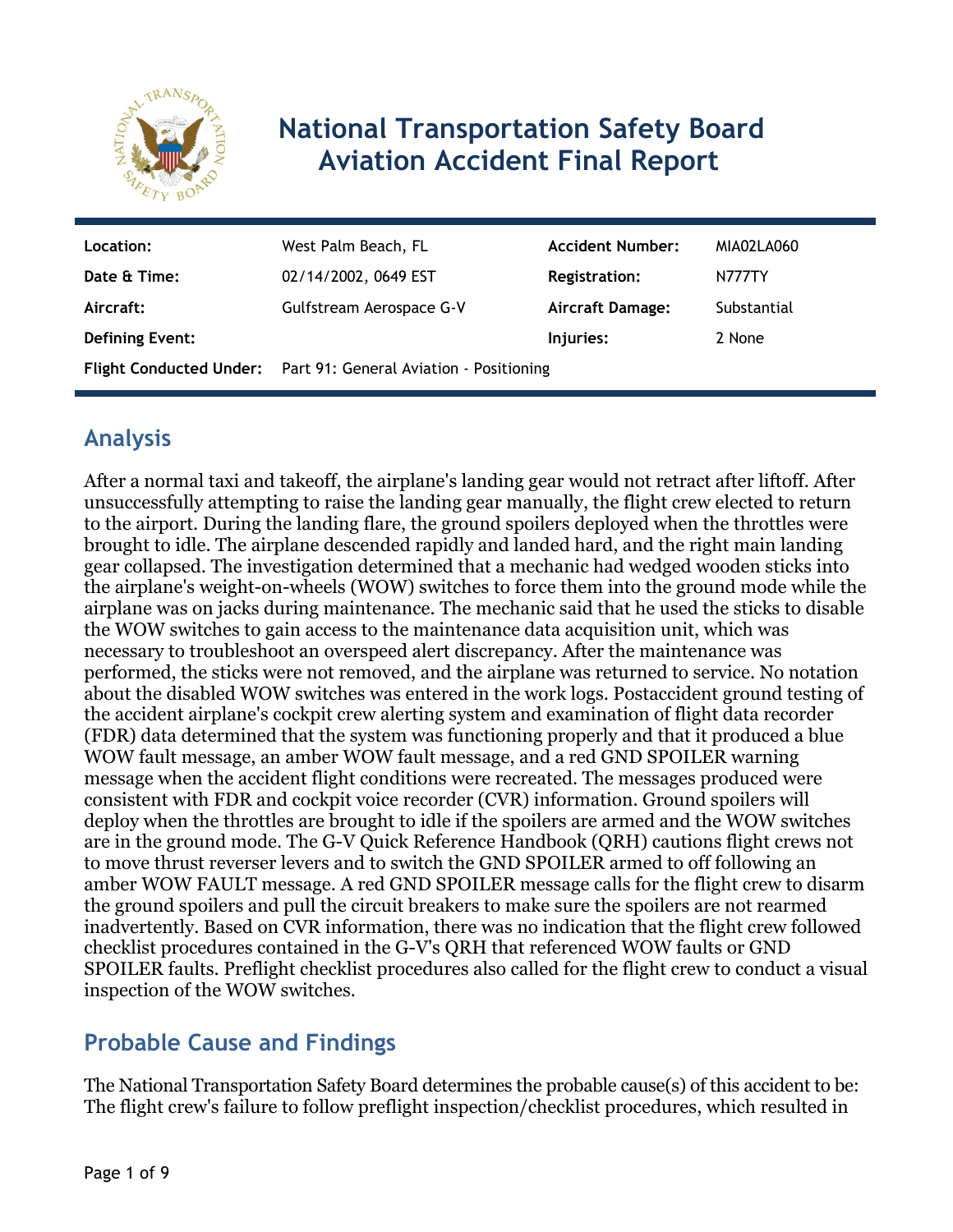their failure to detect wooden sticks in the landing gear weight-on-wheel switches and their failure in flight to respond to crew alert messages to disarm the ground spoilers, which deployed when the crew moved the throttles to idle during the landing flare, causing the airplane to land hard. Contributing to the accident was maintenance personnel's failure to remove the sticks from the weight-on-wheels switches after maintenance was completed.

#### **Findings**

Occurrence #1: AIRFRAME/COMPONENT/SYSTEM FAILURE/MALFUNCTION Phase of Operation: TAKEOFF - INITIAL CLIMB

Findings

1. (F) MAINTENANCE,SERVICE OF AIRCRAFT/EQUIPMENT - IMPROPER - OTHER MAINTENANCE PERSONNEL 2. (F) LANDING GEAR - FOREIGN OBJECT 3. (C) PREFLIGHT PLANNING/PREPARATION - INADEQUATE - FLIGHTCREW ----------

Occurrence #2: HARD LANDING Phase of Operation: LANDING - FLARE/TOUCHDOWN

Findings

4. (C) PROCEDURES/DIRECTIVES - NOT FOLLOWED - FLIGHTCREW

5. (F) FLT CONTROL SYST,WING SPOILER SYSTEM - DEPLOYED INADVERTENTLY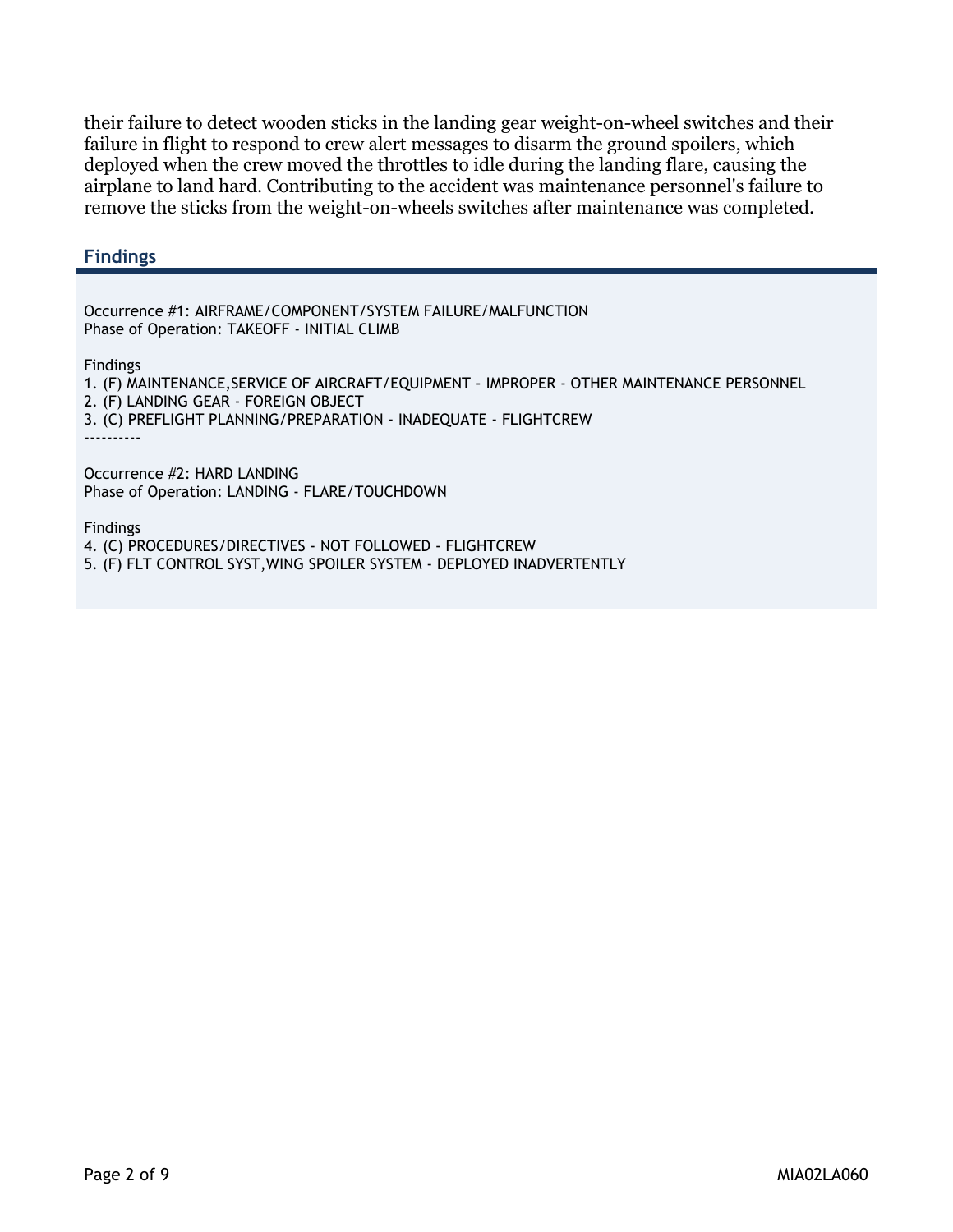# **Factual Information**

#### History of Flight

On February 14, 2002, about 0649 eastern standard time, a Gulfstream Aerospace G-V, N777TY, owned by Ty Inc. and operated by BB Five Inc., as a 14 Code of Federal Regulations Part 91 positioning flight, landed hard at West Palm Beach International Airport, West Palm Beach, Florida. The airplane sustained substantial damage. The airline transport pilot-rated captain and first officer were not injured. Visual meteorological conditions prevailed, and an instrument flight rules flight plan was filed. The flight, the first following maintenance to correct a discrepancy, was originating at the time of the accident with a destination of Teterboro, New Jersey.

According to flight crew statements, they arrived at the fixed-based operator at 0545. The crew stated that they conducted an exterior preflight of the airplane and found everything "satisfactory." The crew also stated that they checked the cockpit and started the engines about 5 minutes later. The engine start was delayed to allow the first officer to retrieve an expense report from a rental car.

According to the cockpit voice recorder (CVR), the crew performed the required before-takeoff checklists while taxiing to the active runway. The flight was cleared for takeoff at 0018:16 CVR time (all CVR times refer to those recorded by the CVR and have not been coordinated with eastern standard time). At 0018:58 CVR time, the first officer asked the captain, "ground spoilers when you want em," and the captain replied, "now." V1 and rotate callouts were recorded at 0019:36.

At 0019:50, the first officer stated, "no lock release," followed by "I betcha we got a WOW [weight on wheels], yeah? ... we gotta a WOW fault" and "now we gotta [expletive] unsafe gear." The CVR recorded the sound of the triple chime, which ended at 0020:25. The flight crew stated in a February 14, 2002, statement that "the landing gear failed to retract" after liftoff. They also stated that they performed "override procedures," with "no change" in the indication. The crew added that the "landing gear handle [was] returned to normal down position" and that they performed the landing-gear-failed-to-retract checklist in the airplane's Quick Reference Handbook (QRH). The crew stated: "After climbing to assigned altitude of 2000 [feet] we addressed the Blue CAS [crew alerting system] message L WOW & R WOW PWR FAIL per checklist. … We checked and reset CBs [circuit breakers] with no change in message. We proceeded with previous plan to land aircraft and evaluate situation."

In a March 29, 2002, statement, the flight crew stated that they encountered a red ACFT CONFIGURATION CAS message and a "red light in gear handle," which extinguished when the landing gear handle was returned to its normal position. The flight crew stated that "at this time there were no RED or AMBER CAS messages, only BLUE ADVISORY MESSAGES."

CVR information indicated that, after takeoff, the flight crew attempted to troubleshoot the problem by checking CBs. There was no reference to the QRH checklist. Flight data recorder (FDR) data indicated that the logic for the illumination of the amber WOW FAULT and blue WOW FAULT would have been met first, followed by the red GND SPOILER message.

CVR information also indicated that, after checking the CBs, the flight crew then concentrated on preparation for landing, including reprogramming the flight management system to indicate less fuel so they could legally land. At CVR time 0027:42, while on final approach, the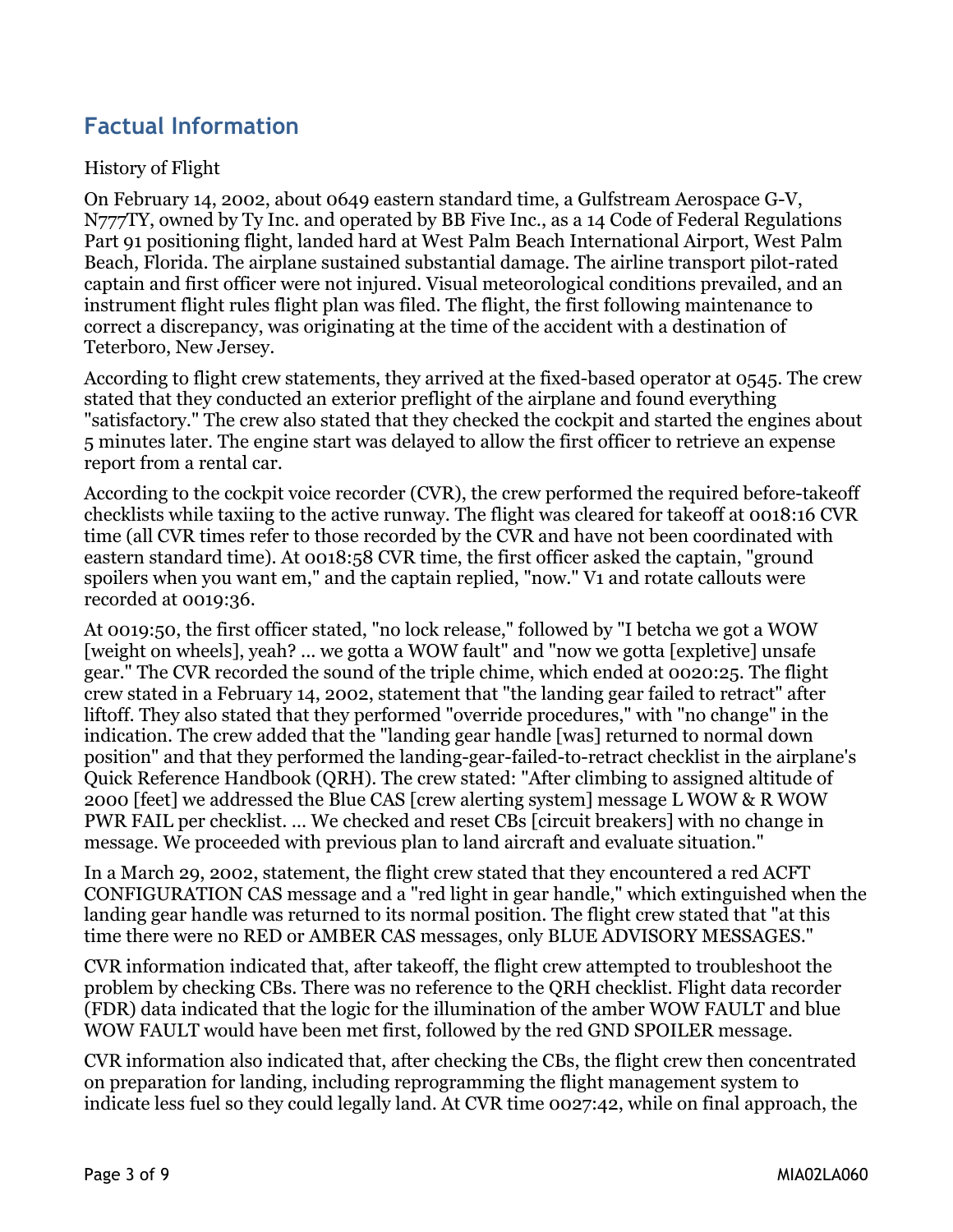pilot asked, "we have three green, spoilers armed?" The copilot responded, "Yep." At 0028:29 CVR time, the first officer stated, "right, left and right WOW switches are … not working." According to the flight crew, the power levers were "retarded to idle approximately 15 feet above ground. At that point, the aircraft suddenly and abruptly descended to the runway with a very hard landing." FDR data indicated that the ground spoilers deployed at 57.7 feet on the radar altimeter, and the aircraft impacted the ground with a vertical acceleration of 4.25 G. The sound of ground impact was recorded at CVR time 0028:51. According to the CVR, the copilot stated, "you know what it was?" and the captain asked "what?" The first officer replied, "[expletive] spoilers," and the captain responded, "blew it."

#### Aircraft System Description and Testing

According to Gulfstream, if the ground spoilers are armed, they will deploy automatically if the throttles are brought to idle. The spoilers are armed at takeoff to help stop the airplane if the takeoff is aborted. After the airplane is airborne, the WOW switches, located on each main landing gear, switch to the air mode and inhibit the spoilers from extending if the throttles are brought to idle in flight. The spoilers will deploy in flight if the throttles are retarded with the WOW switches in the ground mode with the spoilers armed, according to Gulfstream. WOW and other system faults are displayed on the cockpit CAS with blue, amber, and red representations based on the severity of the detected fault.

A ground test of the airplane's CAS was performed on April 16, 2002, at the General Dynamics Aircraft Services facility in West Palm Beach, Florida, under the supervision of the National Transportation Safety Board investigator-in-charge and the Federal Aviation Administration (FAA). Test results indicated that, with the main landing gear WOW switches in the ground mode, the ground spoiler armed, with airspeed signals above 60 knots, and the radio altimeter above 150 feet, the CAS would display the following messages: GND SPOILER (red); WOW FAULT (amber); and WOW FAULT (blue). (See the "Summary Report of Results of the Ground Test of Gulfstream G-V s/n 508, N777TY" attached to this report.)

CVR and FDR information was also examined at the Safety Board's headquarters in Washington, D.C. The Safety Board review concluded that the CAS was working properly and was delivering fault indications consistent with the conditions of the accident flight. Engineering studies conducted by Gulfstream were also reviewed. The Gulfstream review confirmed the results of the supervised ground tests and concluded, based on FDR data, that the CAS was displaying the proper fault conditions. Gulfstream stated that a WOW PWR FAIL CAS message is generated only when the WOW system fails to give an indication of either on ground or in air and would not have been generated if the WOW was working properly.

#### Aircraft Maintenance

During several previous flights, pilots of the accident airplane reported an erroneous overspeed warning that occurred while climbing through 2,200 feet at 225 knots "with no other CAS messages." The accident airplane was flown to the General Dynamics Aviation Services facility in West Palm Beach to correct the problem, and work began on February 11, 2002. While the airplane was on jacks for a tire change, a mechanic disabled the WOW switches to simulate that the WOW was in the ground mode and to gain access to the maintenance data acquisition unit to troubleshoot the overspeed discrepancy. The mechanic placed a wooden stick (also described as a Popsicle stick or tongue depressor) in the WOW switches to disable them. The sticks were not removed after the work was completed. The inspector who returned the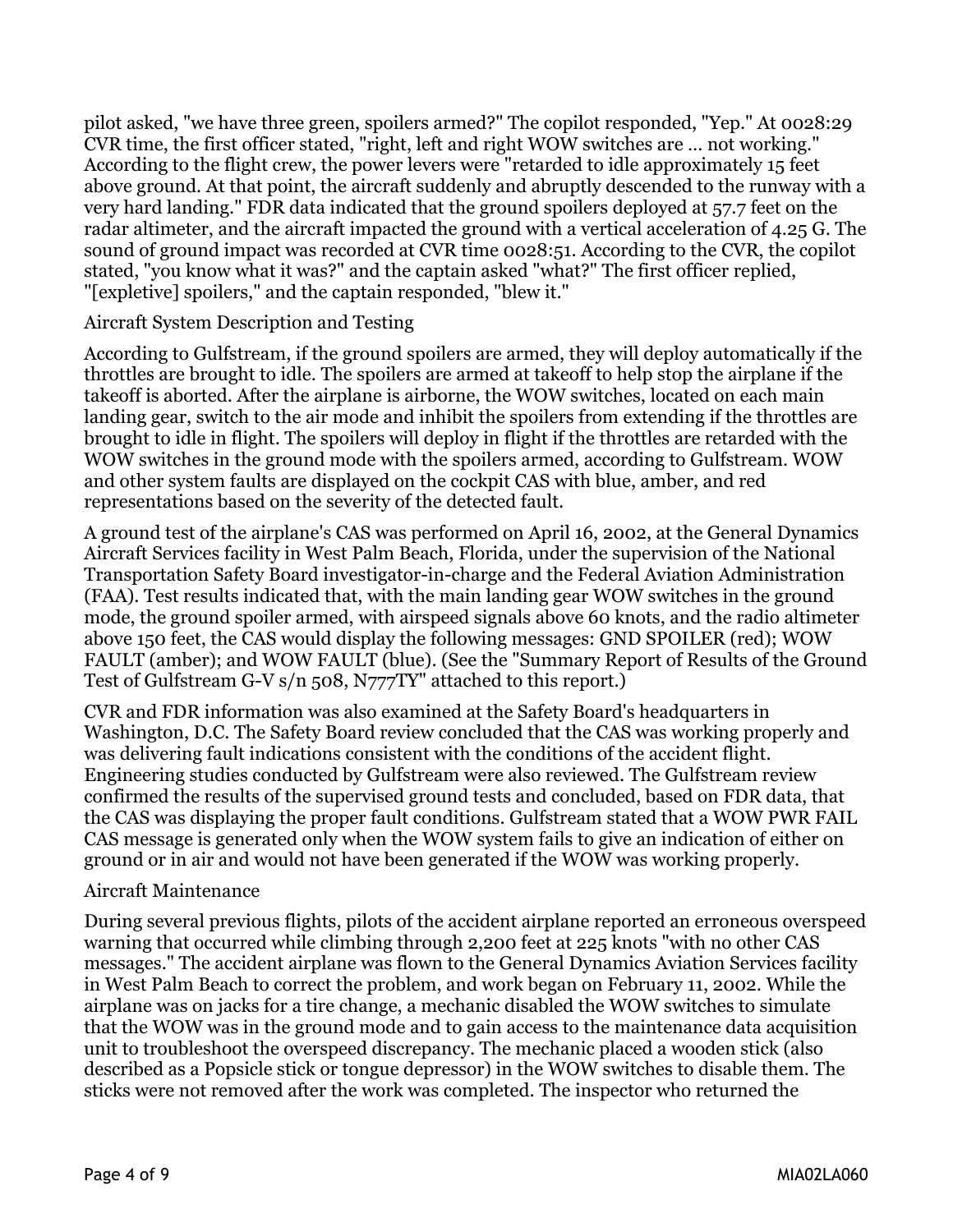airplane to service was not aware that the WOW switches had been disabled, and no notation was made in the work logs. A mechanic and inspector signed off on the work order on February 13, 2002, at 0750. (A copy of the facility's maintenance and inspection record is attached to this report.)

An FAA investigator arrived at the accident site at 1000 on the day of the accident. He reported that the airplane was still on the runway and that it was raining. The FAA investigator stated that the "right main gear had been pushed through the wing, spilling fuel." He reported that he learned the next day that a "mechanic had removed from both main gear weight-on-wheels switches pieces of a tongue depressor used to indicate that the aircraft had weight-on-wheels while on jacks." The investigation determined that two General Dynamics Aviation Services employees observed the wooden sticks while taking pictures of the wreckage about 0715. The employee who found the sticks in the WOW switches stated that he was "very surprised" and "removed the Popsicle sticks off the right gear and rushed to the other side and found another

… that I also removed." He stated that he showed them to the other employee and informed the operations manager when they returned to the office.

#### References

The Gulfstream G-V AFM Section 3, Abnormal Procedures section 3-18-80, lists the following procedures in the event of a WOW failure to shift to air mode after takeoff:

#### WARNING: DO NOT RETARD POWER LEVERS TO IDLE IN FLIGHT. GROUND SPOILERS MAY DEPLOY.

- 1. Check Flight Controls Synoptic to determine which WOW signal has failed.
- 2. Appropriate WOW CB PULL

LEFT WOW: POP, C-1 RIGHT WOW: CPOP, C-1

After Landing:

- 3. Speed BrakesEXTEND
- 4. Reinstate WOW CB to regain ground mode.

NOTE: Once below 50 knots, airplane WOW will shift to the GROUND mode.

According to the G-V QRH, the following procedures should be accomplished if an amber WOW FAULT message illuminates:

CAUTION: DO NOT MOVE THRUST REVERSER LEVERS.

- 1. Select GND SPLR OFF/ARMED switch to OFF.
- 2. Pull the following CBs to force WOW signal to the AIR mode:
- LEFT WOW: POP, C-1
- RIGHT WOW: CPOP, C-1
- 3. On landing, close CBs.
- 4. See WOW Fails to Shift to AIR Mode After Takeoff, page EG-13 [in the QRH].

Page EG-13 in the QRH calls for the same procedures listed in AFM section 3-18-80.

According to the QRH, section "Messages and Annunciations," page MA-5, the red "GND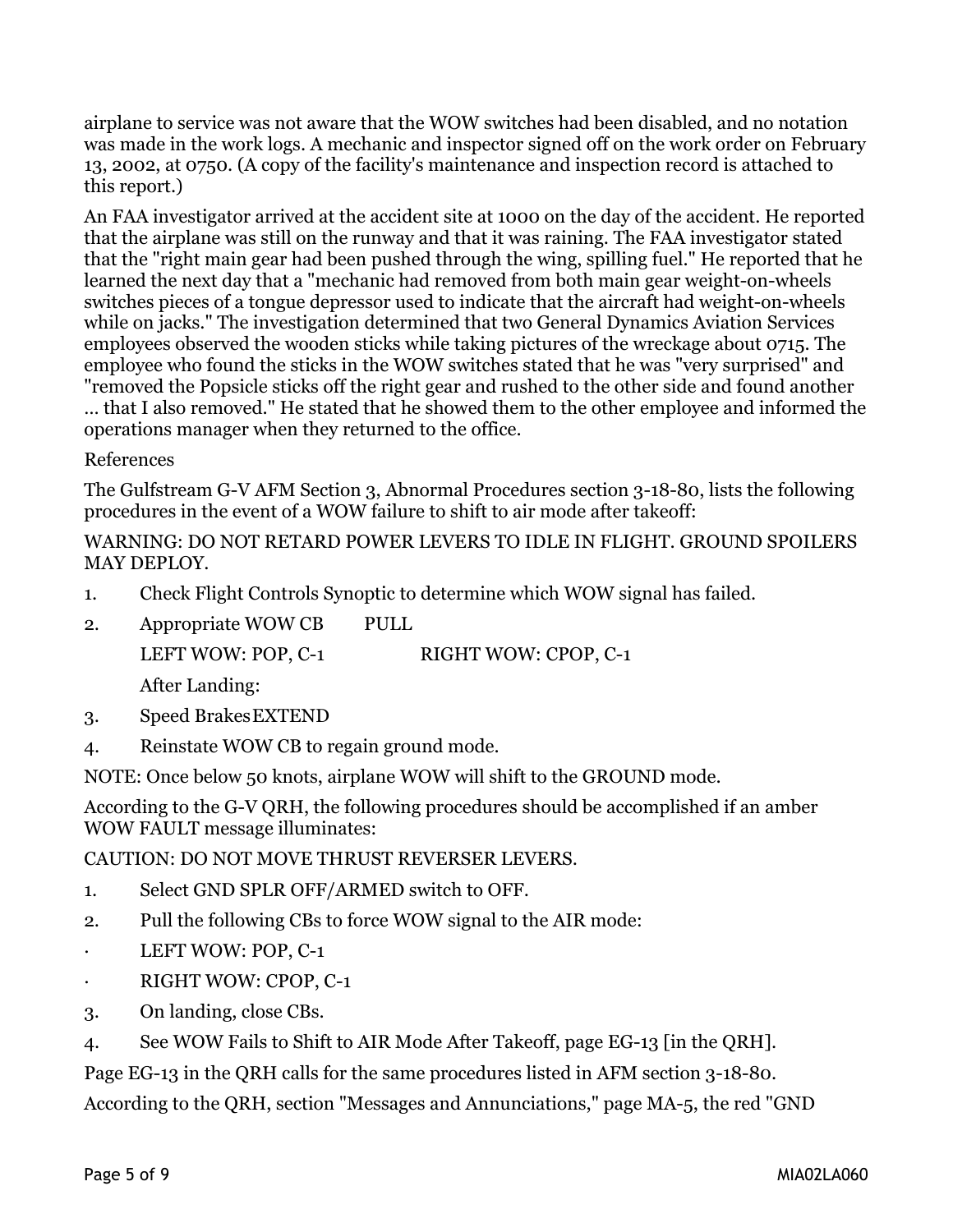SPOILER" message calls for the flight crew to reference the QRH, section "Ground Spoiler Failure Inflight," page ED-9. Page ED-9 states the following:

Ground Spoiler Failure Inflight

- 1. GND SPLR OFF
- 2. GND SPOILERS CB (CPOP, E-2) PULL

The QRH preflight checklist, "exterior preflight inspection," calls for the following to be accomplished on the right fuselage and wing and left fuselage and wing preflight checks:

MLG WOW Switch Check

MLG Wheel Well Area Check

The airplane was released to Mr. John Hong Principle Advisor for Business Affairs, on behalf of the owner, on April 16, 2002.

This report was modified on November 20, 2006.

#### **Pilot Information**

| Certificate:                     | Airline Transport; Flight Instructor                                  | Age:                                                                                              | 58, Male                      |
|----------------------------------|-----------------------------------------------------------------------|---------------------------------------------------------------------------------------------------|-------------------------------|
| Airplane Rating(s):              | Multi-engine Land; Single-engine<br>Land                              | Seat Occupied:                                                                                    | Left                          |
| <b>Other Aircraft Rating(s):</b> | None                                                                  | <b>Restraint Used:</b>                                                                            | Seatbelt, Shoulder<br>harness |
| Instrument Rating(s):            | Airplane                                                              | <b>Second Pilot Present:</b>                                                                      | Yes.                          |
| Instructor Rating(s):            | Airplane Multi-engine; Airplane<br>Single-engine; Instrument Airplane | <b>Toxicology Performed:</b>                                                                      | No.                           |
| <b>Medical Certification:</b>    | Class 1 Valid Medical--w/<br>waivers/lim.                             | <b>Last Medical Exam:</b>                                                                         | 11/12/2001                    |
| <b>Occupational Pilot:</b>       |                                                                       | Last Flight Review or Equivalent:                                                                 | 08/31/2001                    |
| <b>Flight Time:</b>              | Command, all aircraft)                                                | 13280 hours (Total, all aircraft), 1227 hours (Total, this make and model), 10279 hours (Pilot In |                               |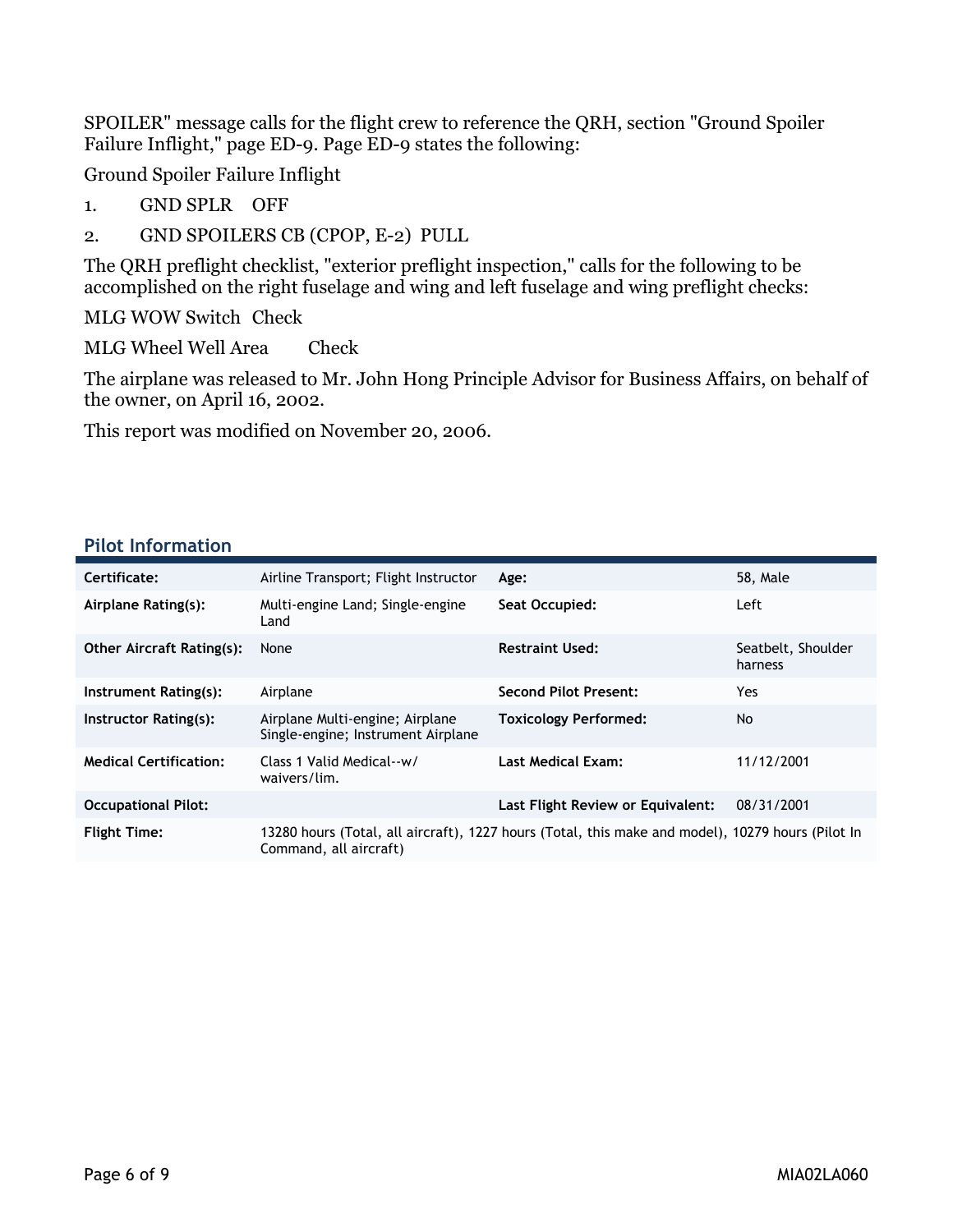## **Co-Pilot Information**

| Certificate:                     | Airline Transport                                                                                                                                                 | Age:                              | <b>56, Male</b>               |
|----------------------------------|-------------------------------------------------------------------------------------------------------------------------------------------------------------------|-----------------------------------|-------------------------------|
| Airplane Rating(s):              | Multi-engine Land; Single-engine<br>Land                                                                                                                          | Seat Occupied:                    | Right                         |
| <b>Other Aircraft Rating(s):</b> | None                                                                                                                                                              | <b>Restraint Used:</b>            | Seatbelt, Shoulder<br>harness |
| Instrument Rating(s):            | Airplane                                                                                                                                                          | <b>Second Pilot Present:</b>      | Yes                           |
| Instructor Rating(s):            | None                                                                                                                                                              | <b>Toxicology Performed:</b>      | No.                           |
| <b>Medical Certification:</b>    | Class 1 Valid Medical--w/<br>waivers/lim.                                                                                                                         | <b>Last Medical Exam:</b>         | 11/02/2001                    |
| <b>Occupational Pilot:</b>       |                                                                                                                                                                   | Last Flight Review or Equivalent: | 12/14/2001                    |
| <b>Flight Time:</b>              | 18477 hours (Total, all aircraft), 450 hours (Total, this make and model), 18145 hours (Pilot In<br>Command, all aircraft), 50 hours (Last 90 days, all aircraft) |                                   |                               |

# **Aircraft and Owner/Operator Information**

| Aircraft Manufacturer:        | Gulfstream Aerospace     | <b>Registration:</b>                         | <b>N777TY</b>          |
|-------------------------------|--------------------------|----------------------------------------------|------------------------|
| Model/Series:                 | $G-V$                    | <b>Aircraft Category:</b>                    | Airplane               |
| Year of Manufacture:          |                          | <b>Amateur Built:</b>                        | <b>No</b>              |
| Airworthiness Certificate:    | <b>Transport</b>         | Serial Number:                               | 508                    |
| <b>Landing Gear Type:</b>     | Retractable - Tricycle   | Seats:                                       | 10                     |
| Date/Type of Last Inspection: | 01/27/2002, AAIP         | <b>Certified Max Gross Wt.:</b>              | 90900 lbs              |
| Time Since Last Inspection:   | 1945.6 Hours             | Engines:                                     | 2 Turbo Fan            |
| Airframe Total Time:          | 1945.6 Hours             | <b>Engine Manufacturer:</b>                  | <b>BMW Rolls-Royce</b> |
| ELT:                          | Installed, not activated | <b>Engine Model/Series:</b>                  | BR700-710A1-1          |
| <b>Registered Owner:</b>      | BB Five Inc.             | <b>Rated Power:</b>                          | 14750 lbs              |
| Operator:                     | BB Five Inc.             | <b>Air Carrier Operating</b><br>Certificate: | None                   |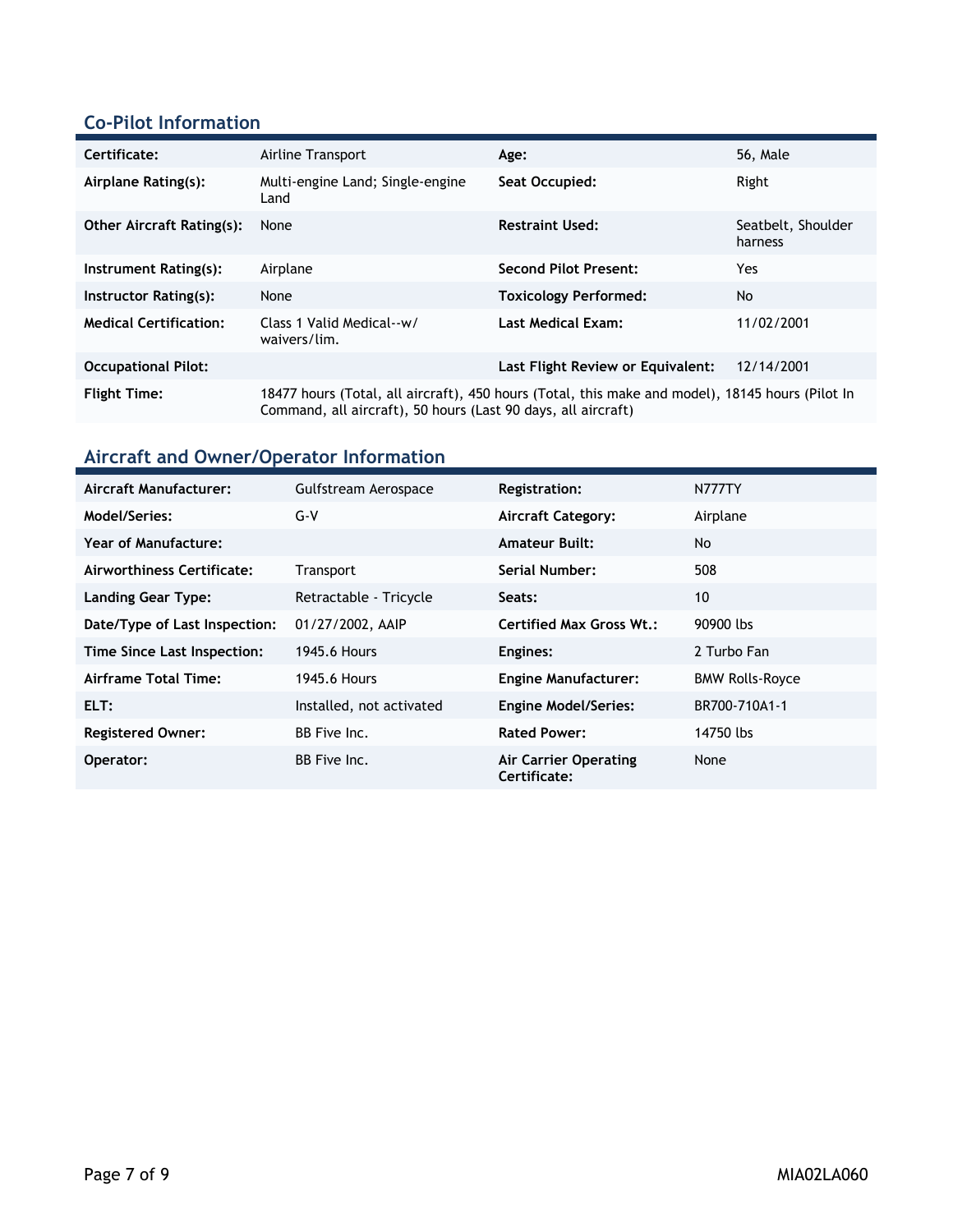## **Meteorological Information and Flight Plan**

| <b>Conditions at Accident Site:</b>     | <b>Visual Conditions</b> | <b>Condition of Light:</b>    | Dawn        |
|-----------------------------------------|--------------------------|-------------------------------|-------------|
| <b>Observation Facility, Elevation:</b> | PBI, 19 ft msl           | <b>Observation Time:</b>      | 0653 EST    |
| Distance from Accident Site:            |                          | Direction from Accident Site: |             |
| Lowest Cloud Condition:                 | Scattered / 3000 ft agl  | Temperature/Dew Point:        | 15°C / 13°C |
| Lowest Ceiling:                         | Overcast / 9000 ft agl   | Visibility                    | 10 Miles    |
| Wind Speed/Gusts, Direction:            | 6 knots, $330^\circ$     | Visibility (RVR):             |             |
| <b>Altimeter Setting:</b>               | 30.12 inches Hg          | Visibility (RVV):             |             |
| <b>Precipitation and Obscuration:</b>   |                          |                               |             |
| <b>Departure Point:</b>                 | Palm Beach, FL (PBI)     | Type of Flight Plan Filed:    | <b>IFR</b>  |
| Destination:                            | Teterboro, NJ (TEB)      | <b>Type of Clearance:</b>     | <b>IFR</b>  |
| <b>Departure Time:</b>                  | 0640 EST                 | Type of Airspace:             | Unknown     |
|                                         |                          |                               |             |

### **Airport Information**

| Airport:                  | West Palm Beach Int. (KPBI) | <b>Runway Surface Type:</b>      | Asphalt                             |
|---------------------------|-----------------------------|----------------------------------|-------------------------------------|
| <b>Airport Elevation:</b> | 19 ft                       | <b>Runway Surface Condition:</b> | Drv                                 |
| Runway Used:              | 27R                         | IFR Approach:                    | ils                                 |
| Runway Length/Width:      | 7989 ft / 150 ft            | <b>VFR Approach/Landing:</b>     | Full Stop; Precautionary<br>Landing |

### **Wreckage and Impact Information**

| Crew Injuries:          | 2 None | Aircraft Damage:           | Substantial                                |
|-------------------------|--------|----------------------------|--------------------------------------------|
| Passenger Injuries:     | N/A    | <b>Aircraft Fire:</b>      | None                                       |
| <b>Ground Injuries:</b> | N/A    | <b>Aircraft Explosion:</b> | None                                       |
| Total Injuries:         | 2 None |                            | Latitude, Longitude: 26.681111, -80.106111 |

## **Administrative Information**

| Investigator In Charge (IIC):            | Alan J Yurman                                                                                                                                                                                                                                                                                                                                      | <b>Adopted Date:</b> | 11/20/2006 |
|------------------------------------------|----------------------------------------------------------------------------------------------------------------------------------------------------------------------------------------------------------------------------------------------------------------------------------------------------------------------------------------------------|----------------------|------------|
| <b>Additional Participating Persons:</b> | Frank Donovan; FAA; Fort Lauderdale, FL                                                                                                                                                                                                                                                                                                            |                      |            |
| <b>Publish Date:</b>                     |                                                                                                                                                                                                                                                                                                                                                    |                      |            |
| <b>Investigation Docket:</b>             | NTSB accident and incident dockets serve as permanent archival information for the NTSB's<br>investigations. Dockets released prior to June 1, 2009 are publicly available from the NTSB's<br>Record Management Division at pubing@ntsb.gov, or at 800-877-6799. Dockets released after<br>this date are available at http://dms.ntsb.gov/pubdms/. |                      |            |